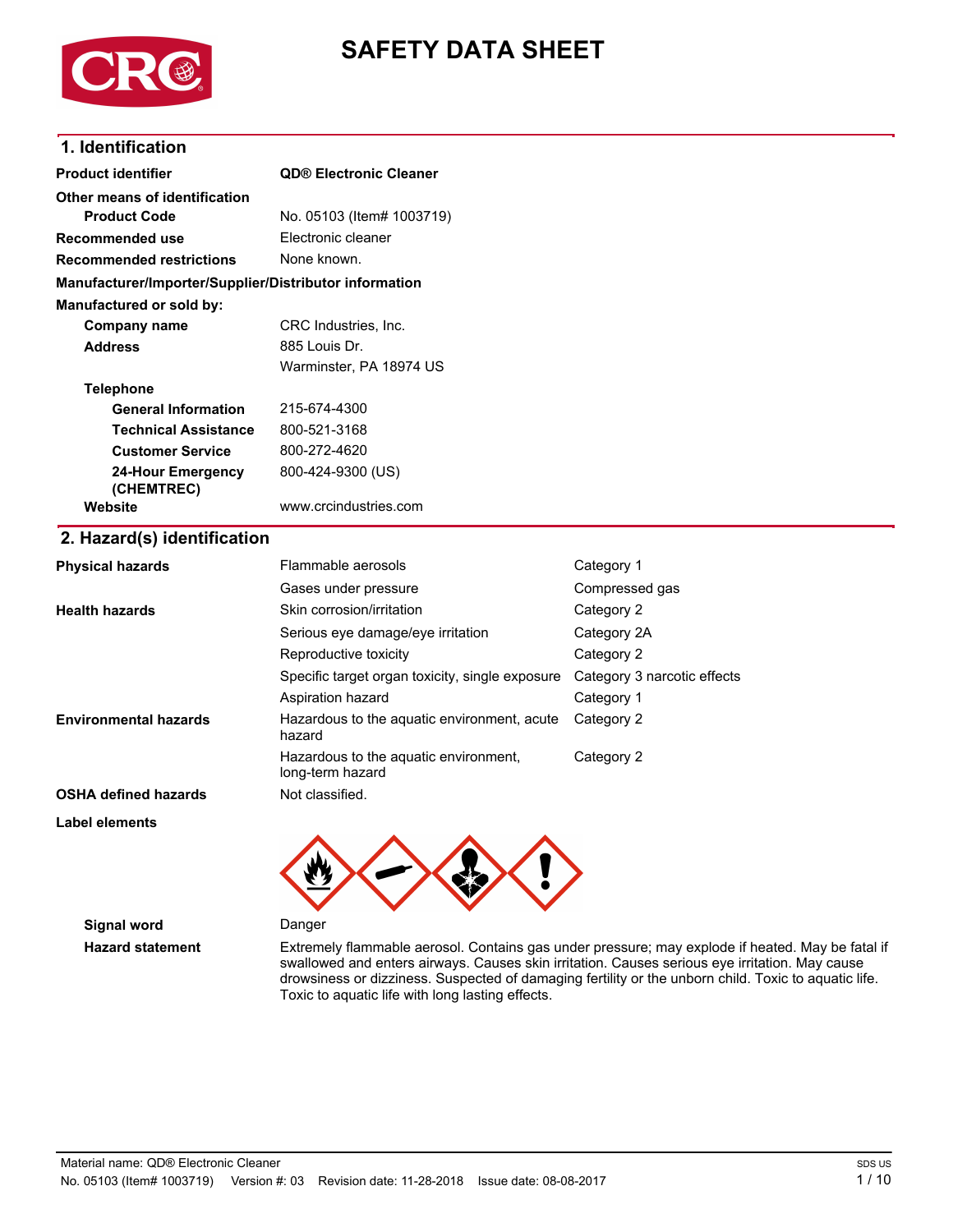| <b>Precautionary statement</b>               |                                                                                                                                                                                                                                                                                                                                                                                                                                                                                                                                                                                                                                                                                                                                                                                                                                                                                                                                                                           |
|----------------------------------------------|---------------------------------------------------------------------------------------------------------------------------------------------------------------------------------------------------------------------------------------------------------------------------------------------------------------------------------------------------------------------------------------------------------------------------------------------------------------------------------------------------------------------------------------------------------------------------------------------------------------------------------------------------------------------------------------------------------------------------------------------------------------------------------------------------------------------------------------------------------------------------------------------------------------------------------------------------------------------------|
| <b>Prevention</b>                            | Obtain special instructions before use. Do not handle until all safety precautions have been read<br>and understood. Keep away from heat/sparks/open flames/hot surfaces. - No smoking. Do not<br>spray on an open flame or other ignition source. Pressurized container: Do not pierce or burn,<br>even after use. Do not apply while equipment is energized. Extinguish all flames, pilot lights, and<br>heaters. Vapors will accumulate readily and may ignite. Use only with adequate ventilation;<br>maintain ventilation during use and until all vapors are gone. Open doors and windows or use<br>other means to ensure a fresh air supply during use and while product is drying. If you experience<br>any symptoms listed on this label, increase ventilation or leave the area. Avoid breathing<br>mist/vapor. Wash thoroughly after handling. Wear protective gloves/protective clothing/eye<br>protection/face protection. Avoid release to the environment. |
| <b>Response</b>                              | If swallowed: Immediately call a poison center/doctor. Do NOT induce vomiting. If on skin: Wash<br>with plenty of water. If skin irritation occurs: Get medical advice/attention. Take off contaminated<br>clothing and wash before reuse. If inhaled: Remove person to fresh air and keep comfortable for<br>breathing. Call a poison center/doctor if you feel unwell. If in eyes: Rinse cautiously with water for<br>several minutes. Remove contact lenses, if present and easy to do. Continue rinsing. If eye<br>irritation persists: Get medical advice/attention. If exposed or concerned: Get medical<br>advice/attention. Collect spillage.                                                                                                                                                                                                                                                                                                                     |
| <b>Storage</b>                               | Store in a well-ventilated place. Store locked up. Protect from sunlight. Do not expose to<br>temperatures exceeding 50°C/122°F. Exposure to high temperature may cause can to burst.                                                                                                                                                                                                                                                                                                                                                                                                                                                                                                                                                                                                                                                                                                                                                                                     |
| <b>Disposal</b>                              | Dispose of contents/container in accordance with local/regional/national regulations.                                                                                                                                                                                                                                                                                                                                                                                                                                                                                                                                                                                                                                                                                                                                                                                                                                                                                     |
| Hazard(s) not otherwise<br>classified (HNOC) | Static accumulating flammable liquid can become electrostatically charged even in bonded and<br>grounded equipment. Sparks may ignite liquid and vapor. May cause flash fire or explosion.                                                                                                                                                                                                                                                                                                                                                                                                                                                                                                                                                                                                                                                                                                                                                                                |
| <b>Supplemental information</b>              | None.                                                                                                                                                                                                                                                                                                                                                                                                                                                                                                                                                                                                                                                                                                                                                                                                                                                                                                                                                                     |
|                                              |                                                                                                                                                                                                                                                                                                                                                                                                                                                                                                                                                                                                                                                                                                                                                                                                                                                                                                                                                                           |

### **3. Composition/information on ingredients**

#### **Mixtures**

**media**

| <b>Chemical name</b>                       | Common name and synonyms | <b>CAS number</b> | %         |
|--------------------------------------------|--------------------------|-------------------|-----------|
| naphtha (petroleum), hydrotreated<br>light |                          | 64742-49-0        | $40 - 50$ |
| 1.1-difluoroethane                         | <b>HFC-152a</b>          | 75-37-6           | $20 - 30$ |
| 2-methylpentane                            |                          | 107-83-5          | $20 - 30$ |
| n-hexane                                   |                          | $110 - 54 - 3$    | $3 - 5$   |

Specific chemical identity and/or percentage of composition has been withheld as a trade secret.

| 4. First-aid measures                                                        |                                                                                                                                                                                                                                                                                |  |  |
|------------------------------------------------------------------------------|--------------------------------------------------------------------------------------------------------------------------------------------------------------------------------------------------------------------------------------------------------------------------------|--|--|
| <b>Inhalation</b>                                                            | Remove victim to fresh air and keep at rest in a position comfortable for breathing. Call a poison<br>center or doctor/physician if you feel unwell.                                                                                                                           |  |  |
| <b>Skin contact</b>                                                          | Remove contaminated clothing. Wash with plenty of soap and water. If skin irritation occurs: Get<br>medical advice/attention. Wash contaminated clothing before reuse.                                                                                                         |  |  |
| Eye contact                                                                  | Immediately flush eyes with plenty of water for at least 15 minutes. Remove contact lenses, if<br>present and easy to do. Continue rinsing. Get medical attention if irritation develops and persists.                                                                         |  |  |
| Ingestion                                                                    | Call a physician or poison control center immediately. Rinse mouth. Do not induce vomiting. If<br>vomiting occurs, keep head low so that stomach content doesn't get into the lungs.                                                                                           |  |  |
| <b>Most important</b><br>symptoms/effects, acute and<br>delayed              | Aspiration may cause pulmonary edema and pneumonitis. May cause drowsiness and dizziness.<br>Headache. Nausea, vomiting. Severe eye irritation. Symptoms may include stinging, tearing,<br>redness, swelling, and blurred vision. Skin irritation. May cause redness and pain. |  |  |
| Indication of immediate<br>medical attention and special<br>treatment needed | Provide general supportive measures and treat symptomatically. Keep victim under observation.<br>Symptoms may be delayed.                                                                                                                                                      |  |  |
| <b>General information</b>                                                   | IF exposed or concerned: Get medical advice/attention. Ensure that medical personnel are aware<br>of the material(s) involved, and take precautions to protect themselves. Show this safety data<br>sheet to the doctor in attendance.                                         |  |  |
| 5. Fire-fighting measures                                                    |                                                                                                                                                                                                                                                                                |  |  |
| Suitable extinguishing media                                                 | Water fog. Foam. Carbon dioxide (CO2). Dry chemical powder, carbon dioxide, sand or earth may                                                                                                                                                                                  |  |  |

# be used for small fires only.

**Unsuitable extinguishing** Do not use water jet as an extinguisher, as this will spread the fire.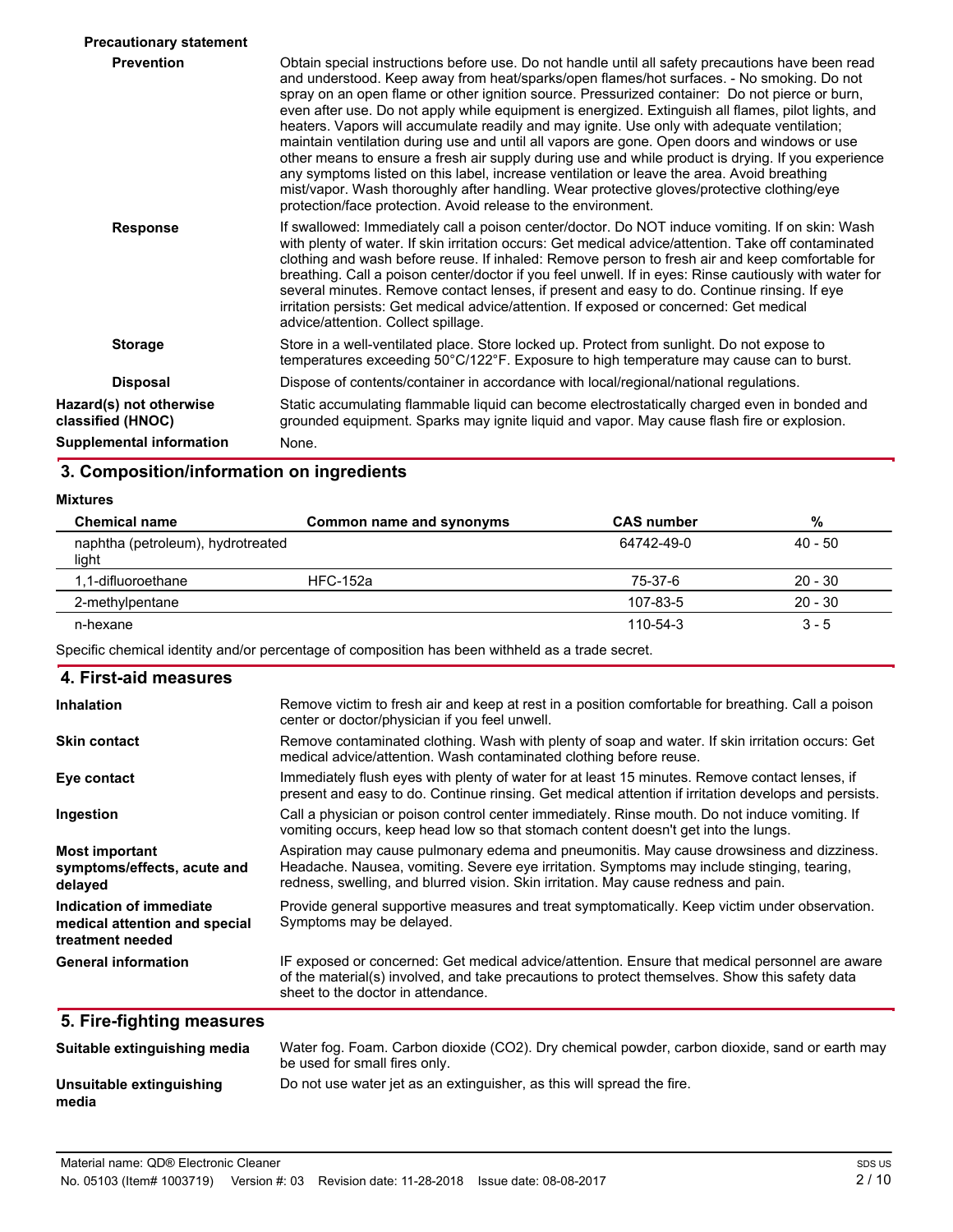| Specific hazards arising from<br>the chemical                    | Contents under pressure. Pressurized container may rupture when exposed to heat or flame. This<br>product is a poor conductor of electricity and can become electrostatically charged. If sufficient<br>charge is accumulated, ignition of flammable mixtures can occur. Static electricity accumulation<br>may be significantly increased by the presence of small quantities of water or other contaminants.<br>Material will float and may ignite on surface of water. During fire, gases hazardous to health may<br>be formed. |
|------------------------------------------------------------------|------------------------------------------------------------------------------------------------------------------------------------------------------------------------------------------------------------------------------------------------------------------------------------------------------------------------------------------------------------------------------------------------------------------------------------------------------------------------------------------------------------------------------------|
| Special protective equipment<br>and precautions for firefighters | Firefighters must use standard protective equipment including flame retardant coat, helmet with<br>face shield, gloves, rubber boots, and in enclosed spaces, SCBA.                                                                                                                                                                                                                                                                                                                                                                |
| <b>Fire-fighting</b><br>equipment/instructions                   | In case of fire: Stop leak if safe to do so. Move containers from fire area if you can do so without<br>risk. Containers should be cooled with water to prevent vapor pressure build up. Use standard<br>firefighting procedures and consider the hazards of other involved materials. In the event of fire<br>and/or explosion do not breathe fumes.                                                                                                                                                                              |
| <b>General fire hazards</b>                                      | Extremely flammable aerosol. Contents under pressure. Pressurized container may rupture when<br>exposed to heat or flame.                                                                                                                                                                                                                                                                                                                                                                                                          |

### **6. Accidental release measures**

| Personal precautions,<br>protective equipment and<br>emergency procedures | Keep unnecessary personnel away. Keep people away from and upwind of spill/leak. Remove all<br>possible sources of ignition in the surrounding area. Keep out of low areas. Many gases are<br>heavier than air and will spread along ground and collect in low or confined areas (sewers,<br>basements, tanks). Wear appropriate protective equipment and clothing during clean-up. Avoid<br>breathing mist/vapor. Emergency personnel need self-contained breathing equipment. Do not<br>touch damaged containers or spilled material unless wearing appropriate protective clothing.<br>Ventilate closed spaces before entering them. Use appropriate containment to avoid<br>environmental contamination. Local authorities should be advised if significant spillages cannot be<br>contained. For personal protection, see section 8 of the SDS. |
|---------------------------------------------------------------------------|------------------------------------------------------------------------------------------------------------------------------------------------------------------------------------------------------------------------------------------------------------------------------------------------------------------------------------------------------------------------------------------------------------------------------------------------------------------------------------------------------------------------------------------------------------------------------------------------------------------------------------------------------------------------------------------------------------------------------------------------------------------------------------------------------------------------------------------------------|
| <b>Methods and materials for</b><br>containment and cleaning up           | Eliminate all ignition sources (no smoking, flares, sparks, or flames in immediate area). Keep<br>combustibles (wood, paper, oil, etc.) away from spilled material. This product is miscible in water.<br>Prevent product from entering drains. Stop the flow of material, if this is without risk. Wipe up with<br>absorbent material (e.g. cloth, fleece). Clean surface thoroughly to remove residual contamination.<br>For waste disposal, see section 13 of the SDS.                                                                                                                                                                                                                                                                                                                                                                            |
| <b>Environmental precautions</b>                                          | Avoid release to the environment. Inform appropriate managerial or supervisory personnel of all<br>environmental releases. Prevent further leakage or spillage if safe to do so. Avoid discharge into<br>drains, water courses or onto the ground. Use appropriate containment to avoid environmental<br>contamination.                                                                                                                                                                                                                                                                                                                                                                                                                                                                                                                              |

# **7. Eandling and storage**

| <b>Precautions for safe handling</b>                            | Obtain special instructions before use. Do not handle until all safety precautions have been read<br>and understood. Minimize fire risks from flammable and combustible materials (including<br>combustible dust and static accumulating liquids) or dangerous reactions with incompatible<br>materials. Pressurized container: Do not pierce or burn, even after use. Do not use if spray button<br>is missing or defective. Do not spray on a naked flame or any other incandescent material. Do not<br>smoke while using or until sprayed surface is thoroughly dry. Do not cut, weld, solder, drill, grind,<br>or expose containers to heat, flame, sparks, or other sources of ignition. Use caution around<br>energized equipment. The metal container will conduct electricity if it contacts a live source. This<br>may result in injury to the user from electrical shock and/or flash fire. Avoid contact with eyes, skin,<br>and clothing. Avoid prolonged exposure. Pregnant or breastfeeding women must not handle this<br>product. Should be handled in closed systems, if possible. Use only in well-ventilated areas. Wear<br>appropriate personal protective equipment. Wash hands thoroughly after handling. Avoid release<br>to the environment. Observe good industrial hygiene practices. For product usage instructions, see<br>the product label. |
|-----------------------------------------------------------------|--------------------------------------------------------------------------------------------------------------------------------------------------------------------------------------------------------------------------------------------------------------------------------------------------------------------------------------------------------------------------------------------------------------------------------------------------------------------------------------------------------------------------------------------------------------------------------------------------------------------------------------------------------------------------------------------------------------------------------------------------------------------------------------------------------------------------------------------------------------------------------------------------------------------------------------------------------------------------------------------------------------------------------------------------------------------------------------------------------------------------------------------------------------------------------------------------------------------------------------------------------------------------------------------------------------------------------------------------------------------------|
| Conditions for safe storage,<br>including any incompatibilities | Level 3 Aerosol.                                                                                                                                                                                                                                                                                                                                                                                                                                                                                                                                                                                                                                                                                                                                                                                                                                                                                                                                                                                                                                                                                                                                                                                                                                                                                                                                                         |
|                                                                 | Pressurized container. Protect from sunlight and do not expose to temperatures exceeding 50<br>°C/122 °F. Do not puncture, incinerate or crush. Do not handle or store near an open flame, heat<br>or other sources of ignition. This material can accumulate static charge which may cause spark<br>and become an ignition source. Avoid spark promoters. These alone may be insufficient to remove<br>static electricity. Store in tightly closed container. Store in a well-ventilated place. Stored<br>containers should be periodically checked for general condition and leakage. Store away from<br>incompatible materials (see Section 10 of the SDS).                                                                                                                                                                                                                                                                                                                                                                                                                                                                                                                                                                                                                                                                                                           |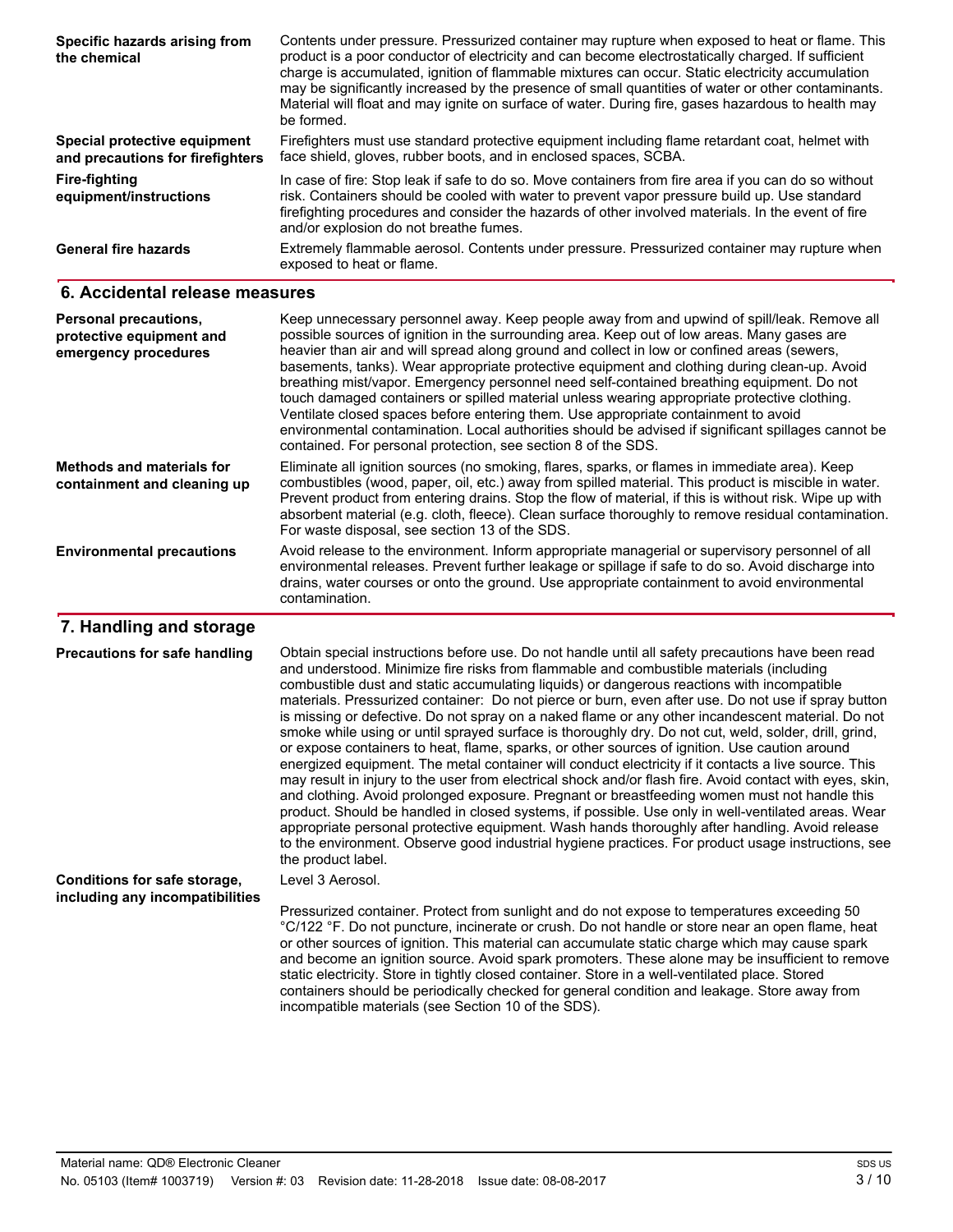## **8. Exposure controls/personal protection**

| <b>Occupational exposure limits</b><br>US. OSHA Table Z-1 Limits for Air Contaminants (29 CFR 1910.1000) |                                                     |                                            |                                   |                                                                                                                                                                                                                                                                                                                                                                                                                                                                                                    |
|----------------------------------------------------------------------------------------------------------|-----------------------------------------------------|--------------------------------------------|-----------------------------------|----------------------------------------------------------------------------------------------------------------------------------------------------------------------------------------------------------------------------------------------------------------------------------------------------------------------------------------------------------------------------------------------------------------------------------------------------------------------------------------------------|
| <b>Components</b>                                                                                        | <b>Type</b>                                         |                                            |                                   | Value                                                                                                                                                                                                                                                                                                                                                                                                                                                                                              |
| naphtha (petroleum),<br>hydrotreated light (CAS<br>64742-49-0)                                           | <b>PEL</b>                                          |                                            |                                   | 400 mg/m3                                                                                                                                                                                                                                                                                                                                                                                                                                                                                          |
|                                                                                                          |                                                     |                                            |                                   | 100 ppm                                                                                                                                                                                                                                                                                                                                                                                                                                                                                            |
| n-hexane (CAS 110-54-3)                                                                                  | <b>PEL</b>                                          |                                            |                                   | 1800 mg/m3                                                                                                                                                                                                                                                                                                                                                                                                                                                                                         |
|                                                                                                          |                                                     |                                            |                                   | 500 ppm                                                                                                                                                                                                                                                                                                                                                                                                                                                                                            |
| <b>US. ACGIH Threshold Limit Values</b><br><b>Components</b>                                             | <b>Type</b>                                         |                                            |                                   | Value                                                                                                                                                                                                                                                                                                                                                                                                                                                                                              |
| 2-methylpentane (CAS<br>$107 - 83 - 5$                                                                   | <b>STEL</b>                                         |                                            |                                   | 1000 ppm                                                                                                                                                                                                                                                                                                                                                                                                                                                                                           |
|                                                                                                          | <b>TWA</b>                                          |                                            |                                   | 500 ppm                                                                                                                                                                                                                                                                                                                                                                                                                                                                                            |
| n-hexane (CAS 110-54-3)                                                                                  | TWA                                                 |                                            |                                   | 50 ppm                                                                                                                                                                                                                                                                                                                                                                                                                                                                                             |
| US. NIOSH: Pocket Guide to Chemical Hazards                                                              |                                                     |                                            |                                   |                                                                                                                                                                                                                                                                                                                                                                                                                                                                                                    |
| <b>Components</b>                                                                                        | <b>Type</b>                                         |                                            |                                   | Value                                                                                                                                                                                                                                                                                                                                                                                                                                                                                              |
| 2-methylpentane (CAS<br>$107 - 83 - 5$                                                                   | Ceiling                                             |                                            |                                   | 1800 mg/m3                                                                                                                                                                                                                                                                                                                                                                                                                                                                                         |
|                                                                                                          |                                                     |                                            |                                   | 510 ppm                                                                                                                                                                                                                                                                                                                                                                                                                                                                                            |
|                                                                                                          | <b>TWA</b>                                          |                                            |                                   | 350 mg/m3                                                                                                                                                                                                                                                                                                                                                                                                                                                                                          |
|                                                                                                          |                                                     |                                            |                                   | $100$ ppm                                                                                                                                                                                                                                                                                                                                                                                                                                                                                          |
| naphtha (petroleum),<br>hydrotreated light (CAS<br>64742-49-0)                                           | <b>TWA</b>                                          |                                            |                                   | 400 mg/m3                                                                                                                                                                                                                                                                                                                                                                                                                                                                                          |
|                                                                                                          |                                                     |                                            |                                   | 100 ppm                                                                                                                                                                                                                                                                                                                                                                                                                                                                                            |
| n-hexane (CAS 110-54-3)                                                                                  | <b>TWA</b>                                          |                                            |                                   | 180 mg/m3                                                                                                                                                                                                                                                                                                                                                                                                                                                                                          |
|                                                                                                          |                                                     |                                            |                                   | 50 ppm                                                                                                                                                                                                                                                                                                                                                                                                                                                                                             |
| US. Workplace Environmental Exposure Level (WEEL) Guides<br><b>Components</b>                            | <b>Type</b>                                         |                                            |                                   | Value                                                                                                                                                                                                                                                                                                                                                                                                                                                                                              |
| 1,1-difluoroethane (CAS                                                                                  | <b>TWA</b>                                          |                                            |                                   | 2700 mg/m3                                                                                                                                                                                                                                                                                                                                                                                                                                                                                         |
| $75-37-6$                                                                                                |                                                     |                                            |                                   | 1000 ppm                                                                                                                                                                                                                                                                                                                                                                                                                                                                                           |
| <b>Biological limit values</b><br><b>ACGIH Biological Exposure Indices</b>                               |                                                     |                                            |                                   |                                                                                                                                                                                                                                                                                                                                                                                                                                                                                                    |
| <b>Components</b>                                                                                        | <b>Value</b>                                        | <b>Determinant</b>                         | <b>Specimen</b>                   | <b>Sampling Time</b>                                                                                                                                                                                                                                                                                                                                                                                                                                                                               |
| n-hexane (CAS 110-54-3)                                                                                  | $0.5$ mg/l                                          | 2,5-Hexanedio<br>ne, without<br>hydrolysis | Urine                             | $\star$                                                                                                                                                                                                                                                                                                                                                                                                                                                                                            |
| * - For sampling details, please see the source document.                                                |                                                     |                                            |                                   |                                                                                                                                                                                                                                                                                                                                                                                                                                                                                                    |
| <b>Exposure quidelines</b>                                                                               |                                                     |                                            |                                   |                                                                                                                                                                                                                                                                                                                                                                                                                                                                                                    |
| US - California OELs: Skin designation                                                                   |                                                     |                                            |                                   |                                                                                                                                                                                                                                                                                                                                                                                                                                                                                                    |
| n-hexane (CAS 110-54-3)<br>US ACGIH Threshold Limit Values: Skin designation                             |                                                     |                                            | Can be absorbed through the skin. |                                                                                                                                                                                                                                                                                                                                                                                                                                                                                                    |
| n-hexane (CAS 110-54-3)                                                                                  |                                                     |                                            | Can be absorbed through the skin. |                                                                                                                                                                                                                                                                                                                                                                                                                                                                                                    |
| Appropriate engineering<br>controls                                                                      |                                                     |                                            |                                   | Good general ventilation (typically 10 air changes per hour) should be used. Ventilation rates<br>should be matched to conditions. If applicable, use process enclosures, local exhaust ventilation,<br>or other engineering controls to maintain airborne levels below recommended exposure limits. If<br>exposure limits have not been established, maintain airborne levels to an acceptable level. Eye<br>wash facilities and emergency shower should be available when handling this product. |
| Individual protection measures, such as personal protective equipment                                    |                                                     |                                            |                                   |                                                                                                                                                                                                                                                                                                                                                                                                                                                                                                    |
| <b>Eye/face protection</b>                                                                               | Wear safety glasses with side shields (or goggles). |                                            |                                   |                                                                                                                                                                                                                                                                                                                                                                                                                                                                                                    |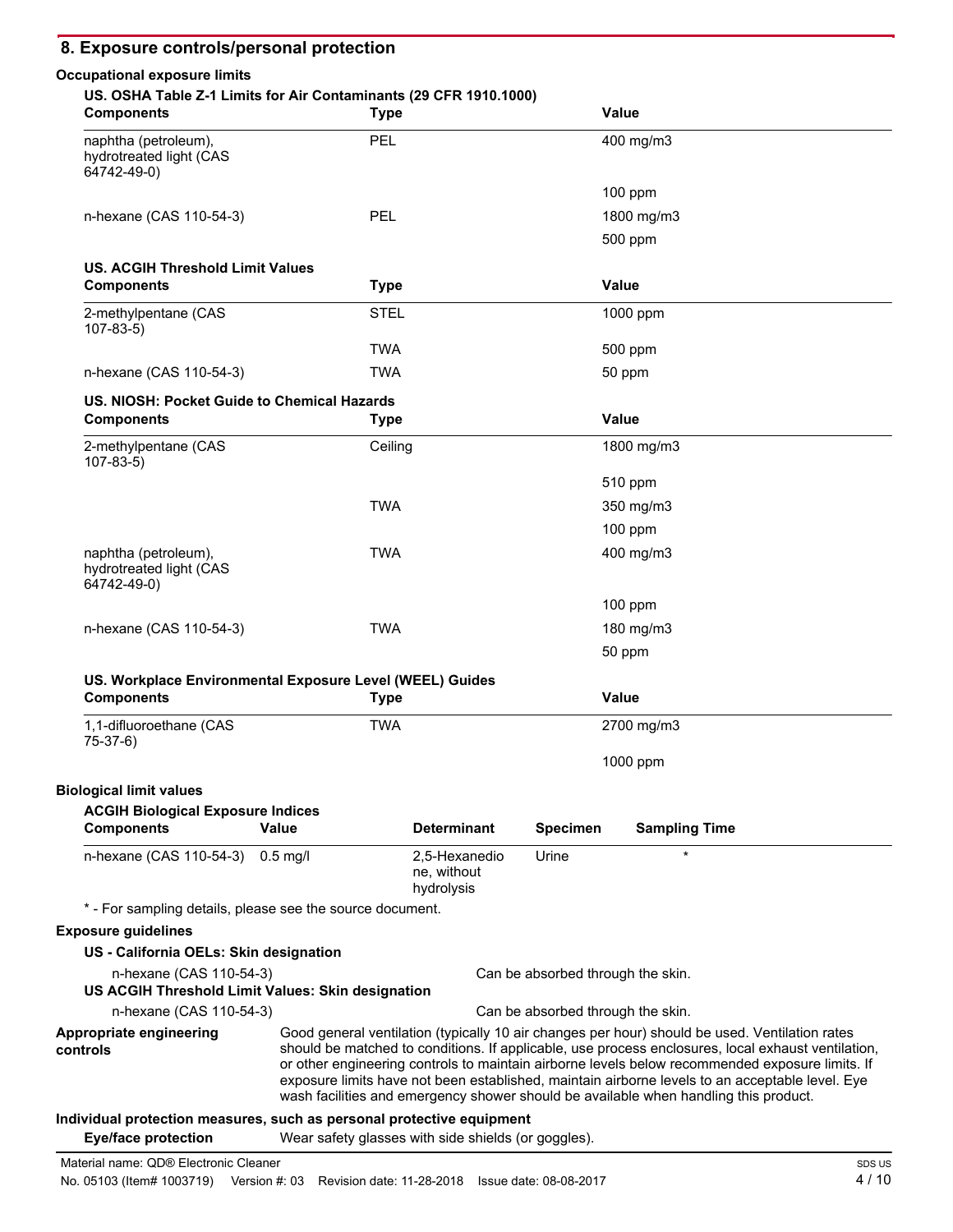| <b>Skin protection</b><br><b>Hand protection</b> | Wear protective gloves such as: Nitrile. Polyvinyl chloride (PVC). Viton/butyl.                                                                                                                                                                                                                                                             |
|--------------------------------------------------|---------------------------------------------------------------------------------------------------------------------------------------------------------------------------------------------------------------------------------------------------------------------------------------------------------------------------------------------|
| Other                                            | Wear appropriate chemical resistant clothing.                                                                                                                                                                                                                                                                                               |
| <b>Respiratory protection</b>                    | If engineering controls are not feasible or if exposure exceeds the applicable exposure limits, use a<br>NIOSH-approved cartridge respirator with an organic vapor cartridge. Use a self-contained<br>breathing apparatus in confined spaces and for emergencies. Air monitoring is needed to<br>determine actual employee exposure levels. |
| <b>Thermal hazards</b>                           | Wear appropriate thermal protective clothing, when necessary.                                                                                                                                                                                                                                                                               |
| <b>General hygiene</b><br>considerations         | When using do not smoke. Always observe good personal hygiene measures, such as washing<br>after handling the material and before eating, drinking, and/or smoking. Routinely wash work<br>clothing and protective equipment to remove contaminants.                                                                                        |

# **9. Physical and chemical properties**

**Appearance Physical state** Liquid. **Form** Aerosol. **Color** Colorless. **Odor** Alcoholic.

| vuu                                               | AIUUHUIL.                   |
|---------------------------------------------------|-----------------------------|
| Odor threshold                                    | Not available.              |
| pН                                                | Not available.              |
| Melting point/freezing point                      | Not available.              |
| Initial boiling point and boiling<br>range        | 123 °F (50.6 °C) estimated  |
| <b>Flash point</b>                                | $<$ 0 °F (< -17.8 °C)       |
| <b>Evaporation rate</b>                           | Very fast.                  |
| Flammability (solid, gas)                         | Not available.              |
| Upper/lower flammability or explosive limits      |                             |
| <b>Flammability limit - lower</b><br>(%)          | 1.1 % estimated             |
| <b>Flammability limit - upper</b><br>(%)          | 19 % estimated              |
| Vapor pressure                                    | 2121.1 hPa estimated        |
| Vapor pressure temp.                              | 68 °F (20 °C)               |
| Vapor density                                     | $> 1$ (air = 1)             |
| <b>Relative density</b>                           | 0.72 estimated              |
| Solubility(ies)                                   |                             |
| Solubility (water)                                | Negligible.                 |
| <b>Partition coefficient</b><br>(n-octanol/water) | Not available.              |
| <b>Auto-ignition temperature</b>                  | 489.2 °F (254 °C) estimated |
| <b>Decomposition temperature</b>                  | Not available.              |
| <b>Viscosity</b>                                  | Not available.              |
| Percent volatile                                  | 99.8 % estimated            |

# **10. Stability and reactivity**

| <b>Reactivity</b>                            | The product is stable and non-reactive under normal conditions of use, storage and transport.                              |
|----------------------------------------------|----------------------------------------------------------------------------------------------------------------------------|
| <b>Chemical stability</b>                    | Material is stable under normal conditions.                                                                                |
| <b>Possibility of hazardous</b><br>reactions | No dangerous reaction known under conditions of normal use.                                                                |
| <b>Conditions to avoid</b>                   | Keep away from heat, hot surfaces, sparks, open flames and other ignition sources. Contact with<br>incompatible materials. |
| Incompatible materials                       | Strong oxidizing agents. Aluminum.                                                                                         |
| <b>Hazardous decomposition</b><br>products   | Carbon oxides.                                                                                                             |

Material name: QD® Electronic Cleaner

No. 05103 (Item# 1003719) Version #: 03 Revision date: 11-28-2018 Issue date: 08-08-2017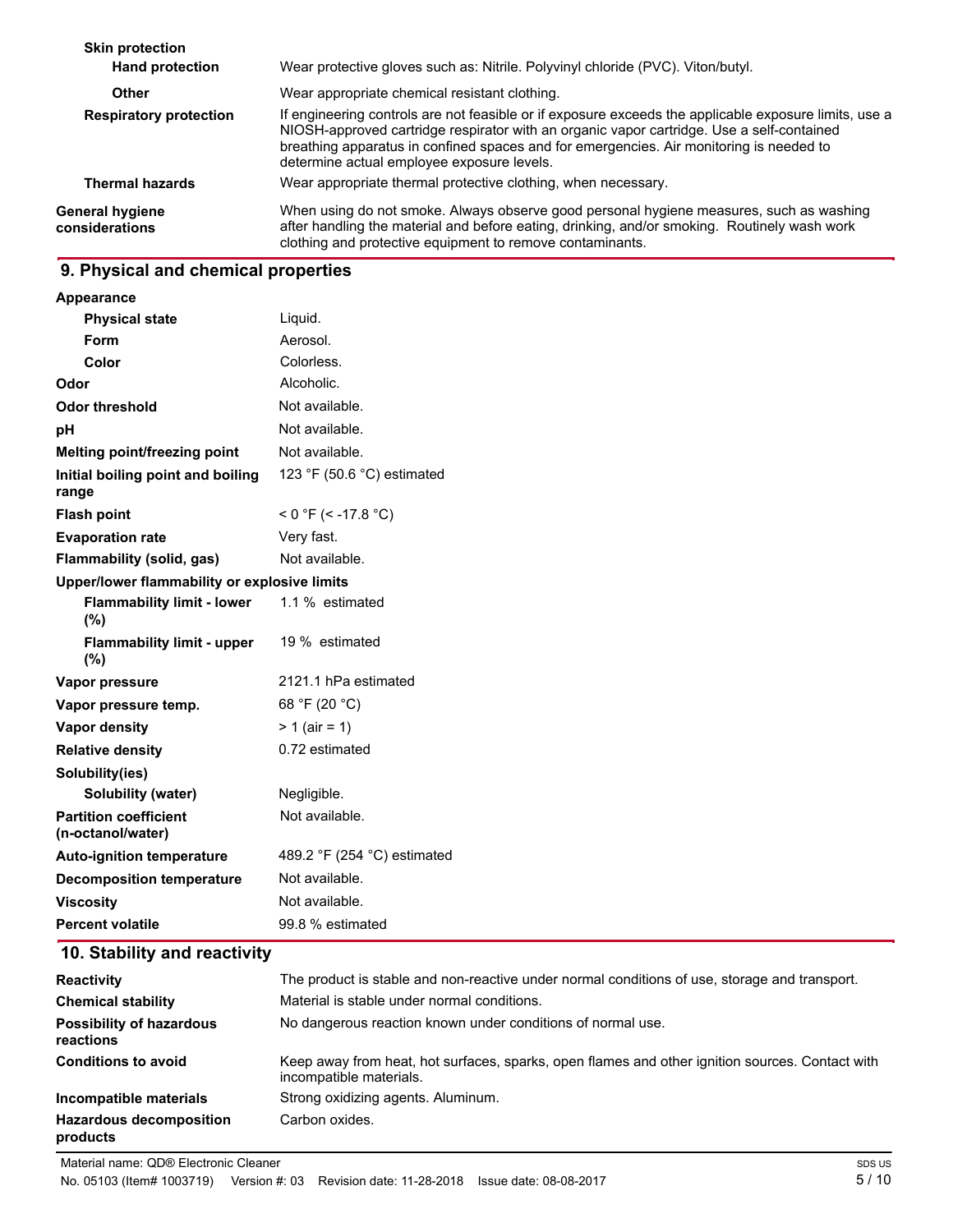# **11. Toxicological information**

#### **Information on likely routes of exposure**

| <b>Inhalation</b>                                                                  | May cause drowsiness and dizziness. Headache. Nausea, vomiting. Prolonged inhalation may be<br>harmful.                                                                                                                                                                        |
|------------------------------------------------------------------------------------|--------------------------------------------------------------------------------------------------------------------------------------------------------------------------------------------------------------------------------------------------------------------------------|
| <b>Skin contact</b>                                                                | Causes skin irritation.                                                                                                                                                                                                                                                        |
| Eye contact                                                                        | Causes serious eye irritation.                                                                                                                                                                                                                                                 |
| Ingestion                                                                          | Droplets of the product aspirated into the lungs through ingestion or vomiting may cause a serious<br>chemical pneumonia.                                                                                                                                                      |
| Symptoms related to the<br>physical, chemical and<br>toxicological characteristics | Aspiration may cause pulmonary edema and pneumonitis. May cause drowsiness and dizziness.<br>Headache. Nausea, vomiting. Severe eye irritation. Symptoms may include stinging, tearing,<br>redness, swelling, and blurred vision. Skin irritation. May cause redness and pain. |

#### **Information on toxicological effects**

| <b>Acute toxicity</b>                                    | May be fatal if swallowed and enters airways.                                                                       |                     |  |
|----------------------------------------------------------|---------------------------------------------------------------------------------------------------------------------|---------------------|--|
| <b>Components</b>                                        | <b>Test Results</b><br><b>Species</b>                                                                               |                     |  |
| 1,1-difluoroethane (CAS 75-37-6)                         |                                                                                                                     |                     |  |
| <b>Acute</b>                                             |                                                                                                                     |                     |  |
| Inhalation                                               |                                                                                                                     |                     |  |
| <b>LC50</b>                                              | Rat                                                                                                                 | 383000 ppm, 2 hours |  |
| naphtha (petroleum), hydrotreated light (CAS 64742-49-0) |                                                                                                                     |                     |  |
| <b>Acute</b>                                             |                                                                                                                     |                     |  |
| Dermal                                                   |                                                                                                                     |                     |  |
| LD50                                                     | Rabbit                                                                                                              | > 2000 mg/kg        |  |
| <b>Inhalation</b>                                        |                                                                                                                     |                     |  |
| <b>LC50</b>                                              | Rat                                                                                                                 | 61 mg/l, 4 Hours    |  |
| Oral                                                     |                                                                                                                     |                     |  |
| LD50                                                     | Rat                                                                                                                 | > 5000 mg/kg        |  |
| n-hexane (CAS 110-54-3)                                  |                                                                                                                     |                     |  |
| <b>Acute</b>                                             |                                                                                                                     |                     |  |
| <b>Dermal</b>                                            |                                                                                                                     |                     |  |
| LD50                                                     | Rabbit                                                                                                              | > 1300 mg/kg        |  |
| Oral                                                     |                                                                                                                     |                     |  |
| LD50                                                     | Rat                                                                                                                 | 15840 mg/kg         |  |
| <b>Skin corrosion/irritation</b>                         | Causes skin irritation.                                                                                             |                     |  |
| Serious eye damage/eye<br><i>irritation</i>              | Causes serious eye irritation.                                                                                      |                     |  |
| Respiratory or skin sensitization                        |                                                                                                                     |                     |  |
| <b>Respiratory sensitization</b>                         | Not a respiratory sensitizer.                                                                                       |                     |  |
| <b>Skin sensitization</b>                                | This product is not expected to cause skin sensitization.                                                           |                     |  |
| Germ cell mutagenicity                                   | No data available to indicate product or any components present at greater than 0.1% are<br>mutagenic or genotoxic. |                     |  |
| Carcinogenicity                                          | Not classifiable as to carcinogenicity to humans.                                                                   |                     |  |
|                                                          | IARC Monographs. Overall Evaluation of Carcinogenicity                                                              |                     |  |
| Not listed.                                              |                                                                                                                     |                     |  |
|                                                          | OSHA Specifically Regulated Substances (29 CFR 1910.1001-1052)                                                      |                     |  |
| Not regulated.                                           | US. National Toxicology Program (NTP) Report on Carcinogens                                                         |                     |  |
| Not listed.                                              |                                                                                                                     |                     |  |
| <b>Reproductive toxicity</b>                             | Suspected of damaging fertility or the unborn child.                                                                |                     |  |
| Specific target organ toxicity -                         | May cause drowsiness and dizziness.                                                                                 |                     |  |
| single exposure                                          |                                                                                                                     |                     |  |
| Specific target organ toxicity -<br>repeated exposure    | Not classified.                                                                                                     |                     |  |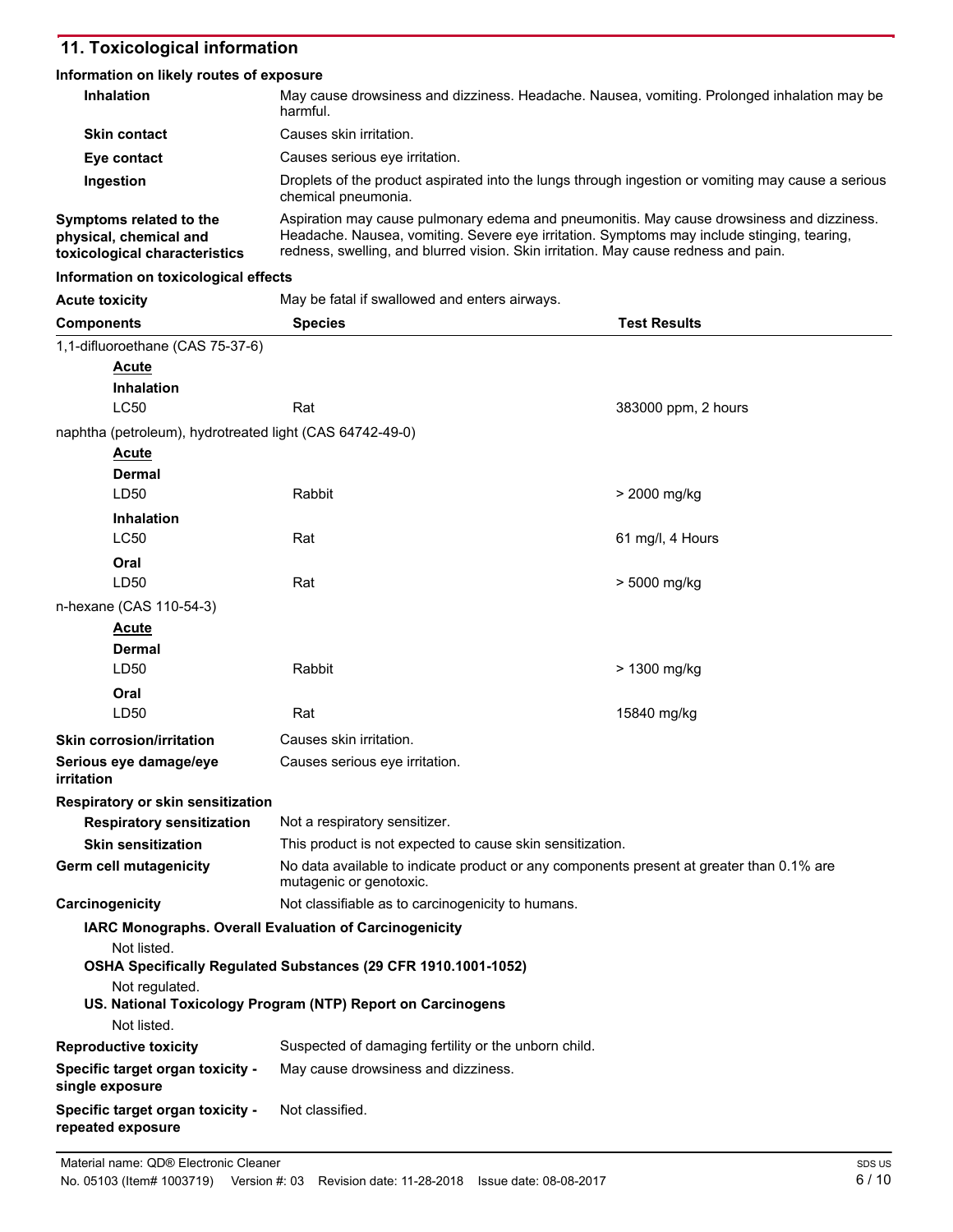| <b>Aspiration hazard</b>                          | May be fatal if swallowed and enters airways.                                                                                                                                                                    |  |  |
|---------------------------------------------------|------------------------------------------------------------------------------------------------------------------------------------------------------------------------------------------------------------------|--|--|
| <b>Chronic effects</b>                            | Prolonged inhalation may be harmful.                                                                                                                                                                             |  |  |
| 12. Ecological information                        |                                                                                                                                                                                                                  |  |  |
| <b>Ecotoxicity</b>                                | Toxic to aquatic life with long lasting effects.                                                                                                                                                                 |  |  |
| Persistence and degradability                     | No data is available on the degradability of any ingredients in the mixture.                                                                                                                                     |  |  |
| <b>Bioaccumulative potential</b>                  |                                                                                                                                                                                                                  |  |  |
| Partition coefficient n-octanol / water (log Kow) |                                                                                                                                                                                                                  |  |  |
| 1.1-difluoroethane                                | 0.75                                                                                                                                                                                                             |  |  |
| 2-methylpentane                                   | 3.74                                                                                                                                                                                                             |  |  |
| n-hexane<br><b>Bioconcentration factor (BCF)</b>  | 3.9                                                                                                                                                                                                              |  |  |
| naphtha (petroleum), hydrotreated light           | 10 - 25000                                                                                                                                                                                                       |  |  |
| <b>Mobility in soil</b>                           | No data available.                                                                                                                                                                                               |  |  |
| Other adverse effects                             | No other adverse environmental effects (e.g. ozone depletion, photochemical ozone creation<br>potential, endocrine disruption, global warming potential) are expected from this component.                       |  |  |
| 13. Disposal considerations                       |                                                                                                                                                                                                                  |  |  |
| <b>Disposal instructions</b>                      | If discarded, this product is considered a RCRA ignitable waste, D001. Collect and reclaim or<br>dispose in sealed containers at licensed waste disposal site. Contents under pressure. Do not                   |  |  |
|                                                   | puncture, incinerate or crush. Dispose in accordance with all applicable regulations.                                                                                                                            |  |  |
| Hazardous waste code                              | D001: Waste Flammable material with a flash point <140 F                                                                                                                                                         |  |  |
| <b>Contaminated packaging</b>                     | Empty containers should be taken to an approved waste handling site for recycling or disposal.<br>Since emptied containers may retain product residue, follow label warnings even after container is<br>emptied. |  |  |
| 14. Transport information                         |                                                                                                                                                                                                                  |  |  |
| DOT                                               |                                                                                                                                                                                                                  |  |  |
| UN number                                         | UN1950                                                                                                                                                                                                           |  |  |
| UN proper shipping name                           | Aerosols, flammable, Limited Quantity                                                                                                                                                                            |  |  |
| <b>Transport hazard class(es)</b>                 |                                                                                                                                                                                                                  |  |  |
| <b>Class</b>                                      | 2.1                                                                                                                                                                                                              |  |  |
| <b>Subsidiary risk</b>                            |                                                                                                                                                                                                                  |  |  |
| Label(s)<br><b>Packing group</b>                  | 2.1<br>Not applicable.                                                                                                                                                                                           |  |  |
|                                                   | Special precautions for user Read safety instructions, SDS and emergency procedures before handling.                                                                                                             |  |  |
| <b>Special provisions</b>                         | N82                                                                                                                                                                                                              |  |  |
| <b>Packaging exceptions</b>                       | 306                                                                                                                                                                                                              |  |  |
| Packaging non bulk                                | None                                                                                                                                                                                                             |  |  |
| Packaging bulk<br><b>IATA</b>                     | None                                                                                                                                                                                                             |  |  |
| <b>UN number</b>                                  | <b>UN1950</b>                                                                                                                                                                                                    |  |  |
| UN proper shipping name                           | Aerosols, flammable, Limited Quantity                                                                                                                                                                            |  |  |
| <b>Transport hazard class(es)</b>                 |                                                                                                                                                                                                                  |  |  |
| <b>Class</b>                                      | 2.1                                                                                                                                                                                                              |  |  |
| <b>Subsidiary risk</b>                            |                                                                                                                                                                                                                  |  |  |
| Packing group<br><b>ERG Code</b>                  | Not applicable.<br>10L                                                                                                                                                                                           |  |  |
|                                                   | Special precautions for user Read safety instructions, SDS and emergency procedures before handling.                                                                                                             |  |  |
| <b>Other information</b>                          |                                                                                                                                                                                                                  |  |  |
| Passenger and cargo<br>aircraft                   | Allowed with restrictions.                                                                                                                                                                                       |  |  |
| Cargo aircraft only                               | Allowed with restrictions.                                                                                                                                                                                       |  |  |
| <b>IMDG</b>                                       |                                                                                                                                                                                                                  |  |  |
| <b>UN number</b><br>UN proper shipping name       | <b>UN1950</b><br><b>AEROSOLS, Limited Quantity</b>                                                                                                                                                               |  |  |
| <b>Transport hazard class(es)</b>                 |                                                                                                                                                                                                                  |  |  |
| <b>Class</b>                                      | 2.1                                                                                                                                                                                                              |  |  |
| <b>Subsidiary risk</b>                            |                                                                                                                                                                                                                  |  |  |
| Packing group                                     | Not applicable.                                                                                                                                                                                                  |  |  |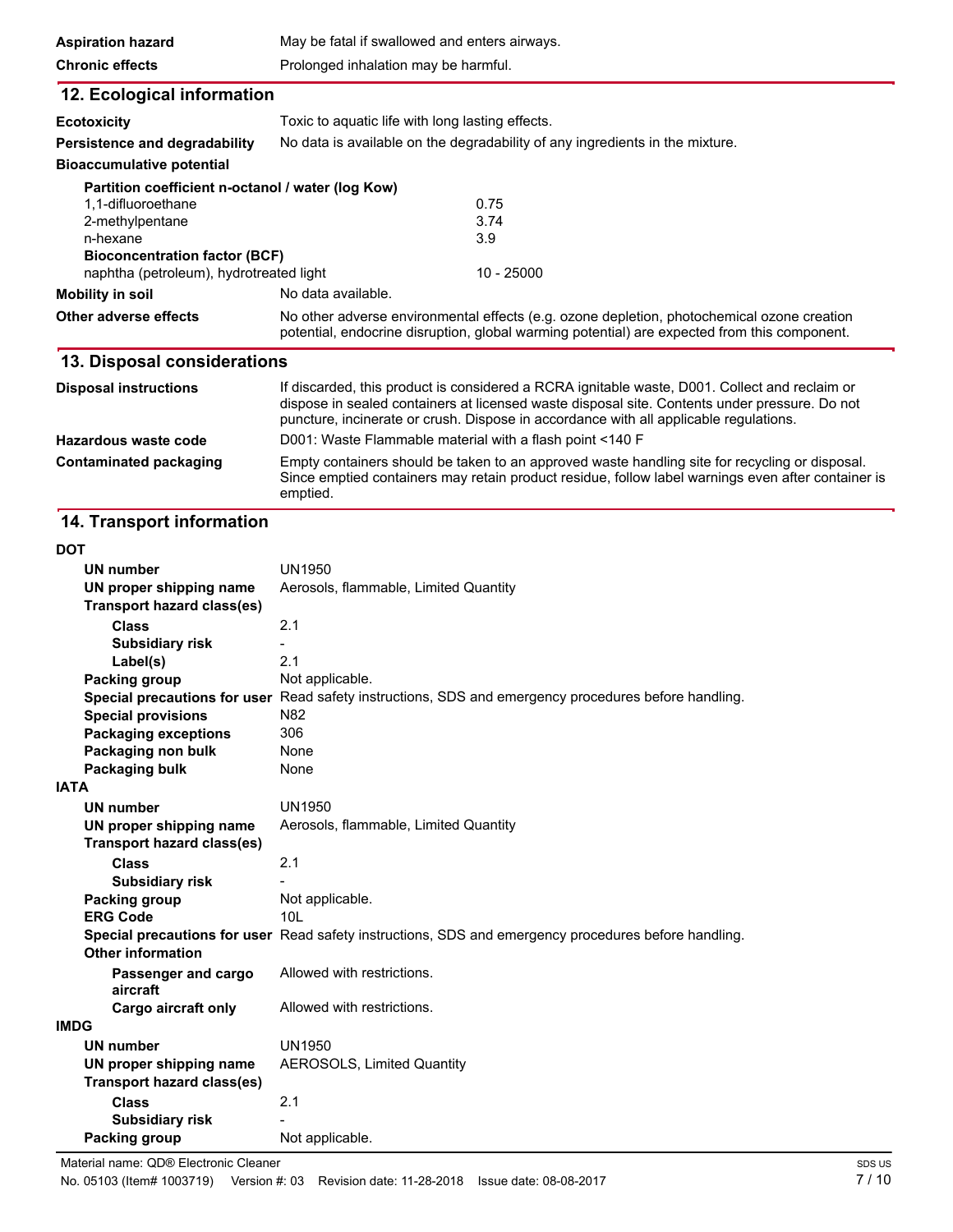#### **Environmental hazards**

**Marine pollutant** Yes, but exempt from the regulations. **EmS** Not available. **Special precautions for user** Read safety instructions, SDS and emergency procedures before handling.

### **DOT; IMDG**



# **15. tegulatory information**

| US federal regulations                                       | This product is a "Hazardous Chemical" as defined by the OSHA Hazard Communication<br>Standard, 29 CFR 1910.1200. |                                                                                                                                                                                                                |  |
|--------------------------------------------------------------|-------------------------------------------------------------------------------------------------------------------|----------------------------------------------------------------------------------------------------------------------------------------------------------------------------------------------------------------|--|
|                                                              | TSCA Section 12(b) Export Notification (40 CFR 707, Subpt. D)                                                     |                                                                                                                                                                                                                |  |
| Not regulated.                                               |                                                                                                                   |                                                                                                                                                                                                                |  |
| <b>SARA 304 Emergency release notification</b>               |                                                                                                                   |                                                                                                                                                                                                                |  |
| Not regulated.                                               |                                                                                                                   |                                                                                                                                                                                                                |  |
|                                                              | OSHA Specifically Regulated Substances (29 CFR 1910.1001-1052)                                                    |                                                                                                                                                                                                                |  |
| Not regulated.                                               |                                                                                                                   |                                                                                                                                                                                                                |  |
|                                                              | US EPCRA (SARA Title III) Section 313 - Toxic Chemical: Listed substance                                          |                                                                                                                                                                                                                |  |
| N-HEXANE (CAS 110-54-3)                                      |                                                                                                                   |                                                                                                                                                                                                                |  |
|                                                              | <b>CERCLA Hazardous Substance List (40 CFR 302.4)</b>                                                             |                                                                                                                                                                                                                |  |
| n-hexane (CAS 110-54-3)                                      |                                                                                                                   | Listed.                                                                                                                                                                                                        |  |
| n-pentane (CAS 109-66-0)                                     |                                                                                                                   | Listed.                                                                                                                                                                                                        |  |
|                                                              | <b>CERCLA Hazardous Substances: Reportable quantity</b>                                                           |                                                                                                                                                                                                                |  |
| n-hexane (CAS 110-54-3)                                      |                                                                                                                   | 5000 LBS                                                                                                                                                                                                       |  |
| n-pentane (CAS 109-66-0)                                     |                                                                                                                   | 100 LBS                                                                                                                                                                                                        |  |
|                                                              |                                                                                                                   | Spills or releases resulting in the loss of any ingredient at or above its RQ require immediate notification to the National<br>Response Center (800-424-8802) and to your Local Emergency Planning Committee. |  |
| Other federal regulations                                    |                                                                                                                   |                                                                                                                                                                                                                |  |
|                                                              | Clean Air Act (CAA) Section 112 Hazardous Air Pollutants (HAPs) List                                              |                                                                                                                                                                                                                |  |
| n-hexane (CAS 110-54-3)                                      |                                                                                                                   |                                                                                                                                                                                                                |  |
|                                                              |                                                                                                                   | Clean Air Act (CAA) Section 112(r) Accidental Release Prevention (40 CFR 68.130)                                                                                                                               |  |
| 1,1-difluoroethane (CAS 75-37-6)<br>n-pentane (CAS 109-66-0) |                                                                                                                   |                                                                                                                                                                                                                |  |
| <b>Safe Drinking Water Act</b><br>(SDWA)                     | Not regulated.                                                                                                    |                                                                                                                                                                                                                |  |
| <b>Food and Drug</b>                                         | Not regulated.                                                                                                    |                                                                                                                                                                                                                |  |

**Administration (FDA)**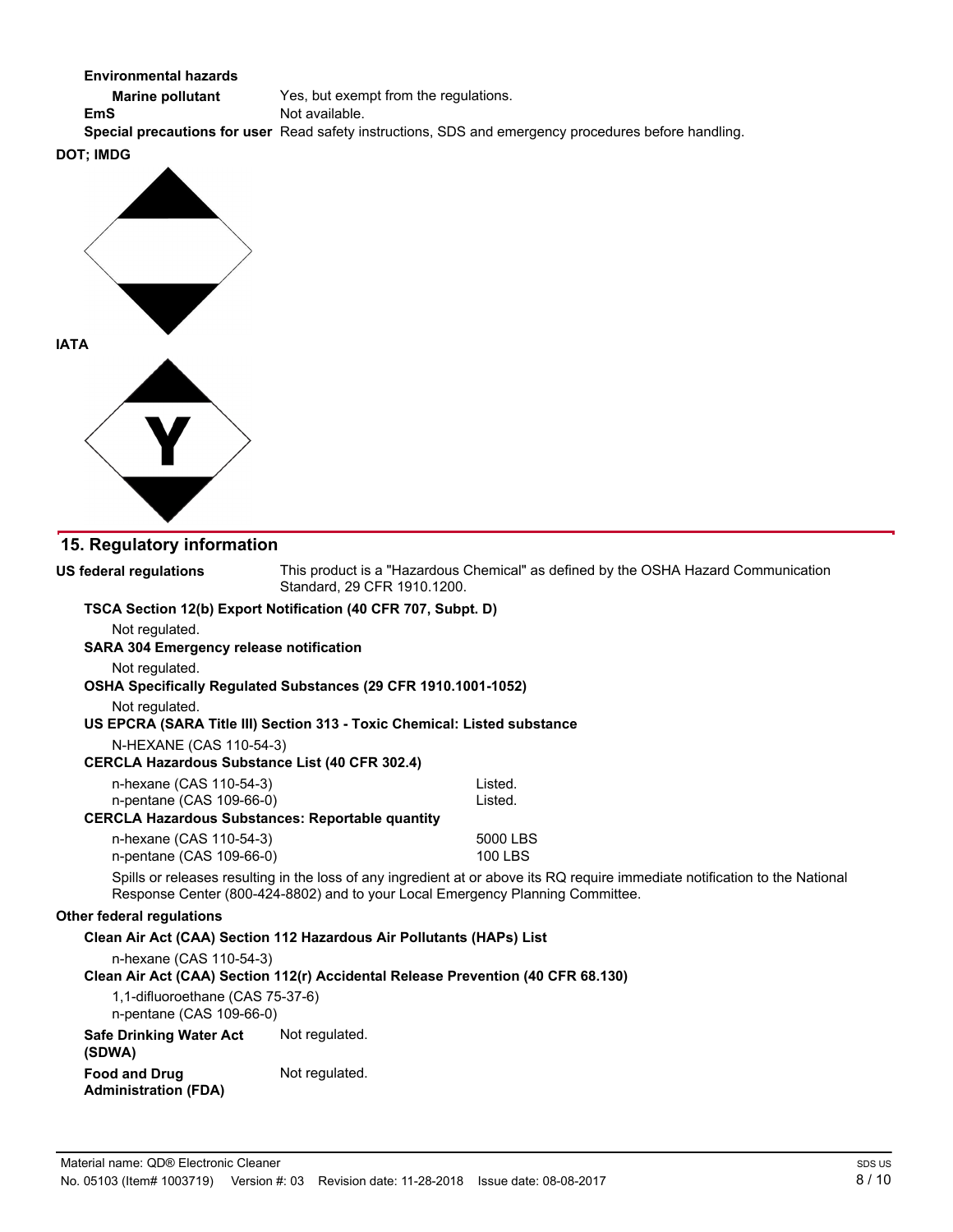#### **Superfund Amendments and Reauthorization Act of 1986 (SARA)**

| <b>Classified hazard</b><br>categories | Flammable (gases, aerosols, liquids, or solids)<br>Gas under pressure<br>Acute toxicity (any route of exposure)<br>Skin corrosion or irritation<br>Serious eye damage or eye irritation<br>Reproductive toxicity<br>Specific target organ toxicity (single or repeated exposure)<br>Aspiration hazard |
|----------------------------------------|-------------------------------------------------------------------------------------------------------------------------------------------------------------------------------------------------------------------------------------------------------------------------------------------------------|
|                                        | Hazard not otherwise classified (HNOC)                                                                                                                                                                                                                                                                |

### **SARA 302 Extremely hazardous substance**

Not listed.

#### **SAtA 313 (TtI reporting)**

| SARA 313 (TRI reporting)<br><b>Chemical name</b>                                                                                                          |                                                          | <b>CAS number</b>                                                                                                                            | % by wt.                                                                                                                                      |  |
|-----------------------------------------------------------------------------------------------------------------------------------------------------------|----------------------------------------------------------|----------------------------------------------------------------------------------------------------------------------------------------------|-----------------------------------------------------------------------------------------------------------------------------------------------|--|
| n-hexane                                                                                                                                                  |                                                          | 110-54-3                                                                                                                                     | $3 - 5$                                                                                                                                       |  |
| <b>US state regulations</b>                                                                                                                               |                                                          |                                                                                                                                              |                                                                                                                                               |  |
| US. New Jersey Worker and Community Right-to-Know Act                                                                                                     |                                                          |                                                                                                                                              |                                                                                                                                               |  |
| 1,1-difluoroethane (CAS 75-37-6)<br>2-methylpentane (CAS 107-83-5)<br>naphtha (petroleum), hydrotreated light (CAS 64742-49-0)<br>n-hexane (CAS 110-54-3) |                                                          |                                                                                                                                              |                                                                                                                                               |  |
| <b>US. Massachusetts RTK - Substance List</b>                                                                                                             |                                                          |                                                                                                                                              |                                                                                                                                               |  |
| 1,1-difluoroethane (CAS 75-37-6)<br>2-methylpentane (CAS 107-83-5)<br>naphtha (petroleum), hydrotreated light (CAS 64742-49-0)<br>n-hexane (CAS 110-54-3) |                                                          |                                                                                                                                              |                                                                                                                                               |  |
| US. Pennsylvania Worker and Community Right-to-Know Law                                                                                                   |                                                          |                                                                                                                                              |                                                                                                                                               |  |
| 2-methylpentane (CAS 107-83-5)<br>naphtha (petroleum), hydrotreated light (CAS 64742-49-0)<br>n-hexane (CAS 110-54-3)<br>US. Rhode Island RTK             |                                                          |                                                                                                                                              |                                                                                                                                               |  |
| naphtha (petroleum), hydrotreated light (CAS 64742-49-0)<br>n-hexane (CAS 110-54-3)                                                                       |                                                          |                                                                                                                                              |                                                                                                                                               |  |
| <b>California Proposition 65</b>                                                                                                                          |                                                          |                                                                                                                                              |                                                                                                                                               |  |
|                                                                                                                                                           |                                                          | <b>WARNING:</b> Cancer and Reproductive Harm - www.P65Warnings.ca.gov<br>California Proposition 65 - CRT: Listed date/Carcinogenic substance |                                                                                                                                               |  |
| methyl isobutyl ketone (CAS 108-10-1)                                                                                                                     |                                                          | Listed: November 4, 2011                                                                                                                     |                                                                                                                                               |  |
| California Proposition 65 - CRT: Listed date/Developmental toxin                                                                                          |                                                          |                                                                                                                                              |                                                                                                                                               |  |
| methanol (CAS 67-56-1)                                                                                                                                    |                                                          | Listed: March 16, 2012                                                                                                                       |                                                                                                                                               |  |
| methyl isobutyl ketone (CAS 108-10-1)                                                                                                                     |                                                          | Listed: March 28, 2014                                                                                                                       |                                                                                                                                               |  |
|                                                                                                                                                           |                                                          | California Proposition 65 - CRT: Listed date/Male reproductive toxin                                                                         |                                                                                                                                               |  |
| n-hexane (CAS 110-54-3)<br>subd. $(a)$                                                                                                                    |                                                          |                                                                                                                                              | Listed: December 15, 2017<br>US. California. Candidate Chemicals List. Safer Consumer Products Regulations (Cal. Code Regs, tit. 22, 69502.3, |  |
| n-hexane (CAS 110-54-3)                                                                                                                                   | naphtha (petroleum), hydrotreated light (CAS 64742-49-0) |                                                                                                                                              |                                                                                                                                               |  |
| Volatile organic compounds (VOC) regulations<br><b>EPA</b>                                                                                                |                                                          |                                                                                                                                              |                                                                                                                                               |  |
| VOC content (40 CFR)<br>51.100(s)                                                                                                                         | 75 %                                                     |                                                                                                                                              |                                                                                                                                               |  |
| <b>Consumer products</b><br>(40 CFR 59, Subpt. C)                                                                                                         | Not regulated                                            |                                                                                                                                              |                                                                                                                                               |  |
| <b>State</b>                                                                                                                                              |                                                          |                                                                                                                                              |                                                                                                                                               |  |
| <b>Consumer products</b>                                                                                                                                  | states.                                                  |                                                                                                                                              | This product is regulated as an Electronic Cleaner. This product is compliant for use in all 50                                               |  |
| VOC content (CA)                                                                                                                                          | 75 %                                                     |                                                                                                                                              |                                                                                                                                               |  |
| <b>VOC content (OTC)</b>                                                                                                                                  | 75 %                                                     |                                                                                                                                              |                                                                                                                                               |  |
|                                                                                                                                                           |                                                          |                                                                                                                                              |                                                                                                                                               |  |